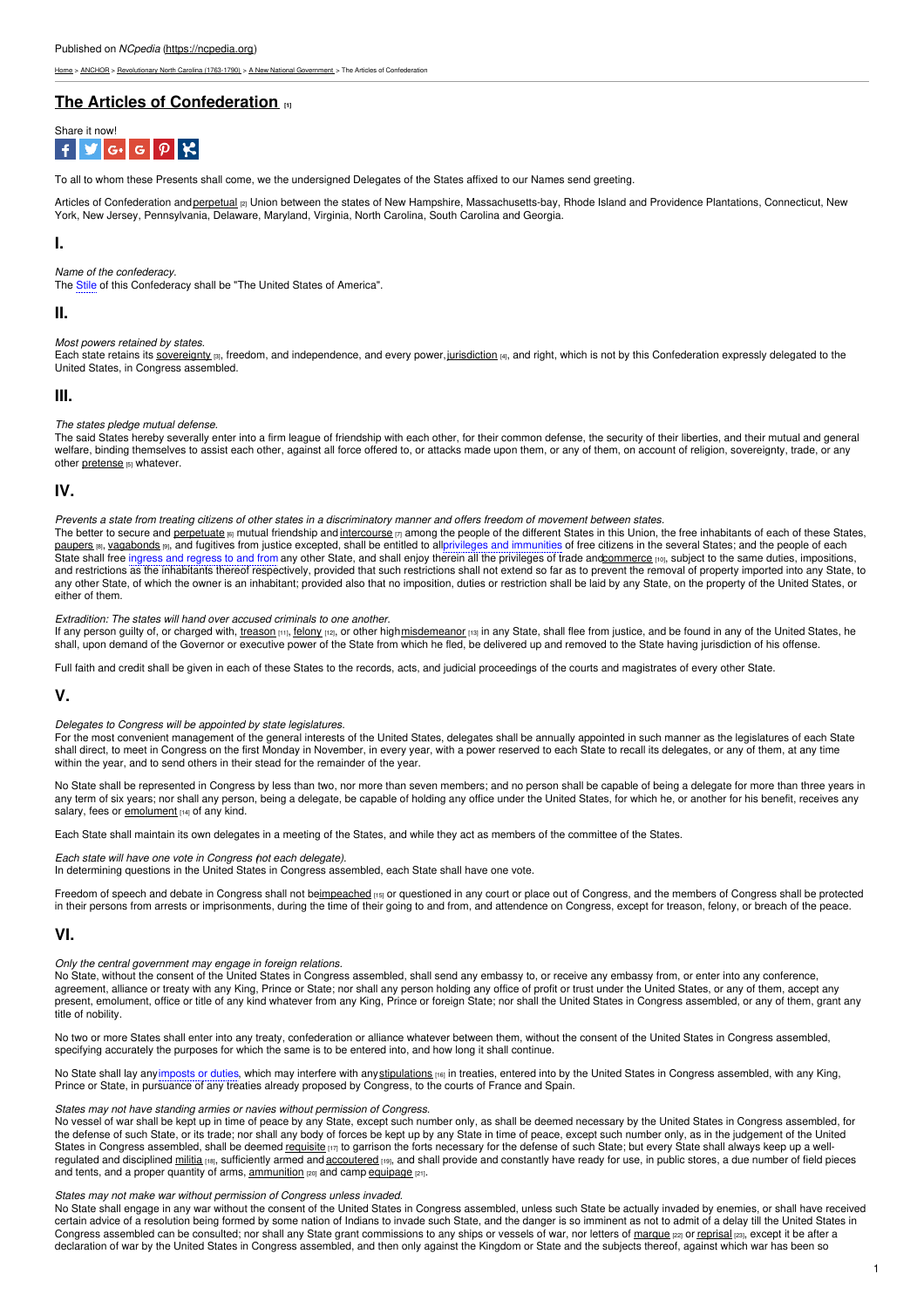declared, and under such regulations as shall be established by the United States in Congress assembled, unless such State be infested by pirates, in which case vessels of war may be fitted out for that occasion, and kept so long as the danger shall continue, or until the United States in Congress assembled shall determine otherwise.

# **VII.**

#### *States appoint military officers below the rank of general.*

When land forces are raised by any State for the common defense, all officers of or under the rank of colonel, shall be appointed by the legislature of each State respectively, by whom such forces shall be raised, or in such manner as such State shall direct, and all vacancies shall be filled up by the State which first made the appointment.

# **VIII.**

State legislatures will raise money to pay for the central government, in proportion to the property values in each state. The central government has no power of taxation. All charges of war, and all other expenses that shall be [incurred](https://ncpedia.org/glossary/incur)  $_{[24]}$  for the common defense or general welfare, and allowed by the United States in Congress assembled, shall be [defrayed](https://ncpedia.org/glossary/defray) [25] out of a common treasury, which shall be supplied by the several States in proportion to the value of all land within each State, granted or surveyed for any person, as such land and the buildings and improvements thereon shall be estimated according to such mode as the United States in Congress assembled, shall from time to time direct and appoint.

The taxes for paying that proportion shall be laid and [levied](https://ncpedia.org/glossary/levy) real by the authority and direction of the legislatures of the several States within the time agreed upon by the United States in Congress assembled.

# **IX.**

Powers of Congress are to declare war, to set weights and measures and mint coins, and to serve as highest court for disputes between states. The United States in Congress assembled, shall have the sole and exclusive right and power of determining on peace and war, except in the cases mentioned in the sixth article -- of sending and receiving ambassadors -- entering into treaties and alliances, provided that no treaty of commerce shall be made whereby the legislative power of the respective States shall be restrained from imposing such imposts and duties on foreigners, as their own people are subjected to, or from prohibiting the [exportation](https://ncpedia.org/glossary/exportation) [27] or importation of any species of goods or commodities whatsoever -- of establishing rules for deciding in all cases, what captures on land or water shall be legal, and in what miponditions and process of getter the termines are the United States shall be divided or [appropriated](https://ncpedia.org/glossary/appropriate) [28] -- of granting letters of marque and reprisal in times of marque and reprisal in times of peace -- appointing courts for the trial of piracies and felonies commited on the high seas and establishing courts for receiving and determining finally appeals in all cases of captures, provided that no member of Congress shall be appointed a judge of any of the said courts.

The United States in Congress assembled shall also be the last resort on appeal in all disputes and differences now subsisting or that hereafter may arise between two or more States concerning boundary, jurisdiction or any other causes whatever; which authority shall always be exercised in the manner following. Whenever the legislative or executive authority or lawful agent of any State in controversy with another shall present a petition to Congress stating the matter in question and praying for a hearing, notice thereof shall be given by order of Congress to the legislative or executive authority of the other State in controversy, and a day assigned for the appearance of the parties by their lawful agents, who shall then be directed to appoint by joint consent, commissioners or judges to constitute a court for hearing and determining the matter in question: but if they cannot agree, Congress shall name three persons out of each of the United States, and from the list of such persons each party shall alternately strike out one, the petitioners beginning, until the number shall be reduced to thirteen; and from that number not less than seven, nor more than nine names as Congress shall direct, shall in the presence of Congress be drawn out by lot, and the persons whose names shall be so drawn or any five of them, shall be commissioners or judges, to hear and finally determine the controversy, so always as a major part of the judges who shall hear the cause shall agree in the determination: and if either party shall neglect to attend at the day appointed, without showing reasons, which Congress shall judge [sufficient](https://ncpedia.org/glossary/sufficient) [29], or being present shall refuse to strike, the Congress shall proceed to nominate three persons out of each State, and the secretary of Congress shall strike in behalf of such party absent or refusing; and the judgement and sentence of the court to be appointed, in the manner before prescribed, shall be final and conclusive; and if any of the parties shall refuse to submit to the authority of such court, or to appear or defend their claim or cause, the court shall nevertheless proceed to pronounce sentence, or judgement, which shall in like manner be final and decisive, the judgement or sentence and other proceedings being in either case transmitted to Congress, and lodged among the acts of Congress for the security of the parties concerned: provided that every commissioner, before he sits in judgement, shall take an oath to be administered by one of the judges of the supreme or superior court of the State, where the cause shall be tried, 'well and truly to hear and determine the matter in question, according to the best of his judgement, without favor, affection or hope of reward': provided also, that no State shall be [deprived](https://ncpedia.org/glossary/deprive) (30) of territory for the benefit of the United States.

All controversies concerning the private right of soil claimed under different grants of two or more States, whose jurisdictions as they may respect such lands, and the States which passed such grants are adjusted, the said grants or either of them being at the same time claimed to have originated [antecedent](https://ncpedia.org/glossary/antecedent) [31] to such settlement of jurisdiction, shall on the petition of either party to the Congress of the United States, be finally determined as near as may be in the same manner as is before presecribed for deciding disputes respecting territorial jurisdiction between different States.

The United States in Congress assembled shall also have the sole and exclusive right and power of regulating th<u>alloy  $_{[32]}$ </u> and value of coin struck by their own authority, or by that of the respective States -- fixing the standards of weights and measures throughout the United States -- regulating the trade and managing all affairs with the Indians, not members of any of the States, provided that the legislative right of any State within its own limits be not [infringed](https://ncpedia.org/glossary/infringe) [33] or violated -- establishing or regulating post offices from one State to another, throughout all the United States, and exacting such postage on the papers passing through the same as may be requisite to defray the expenses of the said office -- appointing all officers of the land forces, in the service of the United States, excepting regimental officers -- appointing all the officers of the naval forces, and commissioning all officers whatever in the service of the United States -- making rules for the government and regulation of the said land and naval forces, and directing their operations.

# *A Committee of States will run the central government when Congress is not in session.*

The United States in Congress assembled shall have authority to appoint a committee, to sit in the recess of Congress, to be [denominated](https://ncpedia.org/glossary/denominate) [34] 'A Committee of the States', and to consist of one delegate from each State; and to appoint such other committees and civil officers as may be necessary for managing the general affairs of the United States under their direction -- to appoint one of their members to preside, provided that no person be allowed to serve in the office of president more than one year in any term of three years; to [ascertain](https://ncpedia.org/glossary/ascertain) [35] the necessary sums of money to be raised for the service of the United States, and to appropriate and apply the same for defraying the public expenses -- to borrow money, or emit bills on the credit of the United States, transmitting every half-year to the respective States an account of the sums of money so borrowed or emitted -- to build and equip a navy -- to agree upon the number of land forces, and to make requisitions from each State for its quota, in proportion to the number of white inhabitants in such State; which <u>[requisition](https://ncpedia.org/glossary/requisition)  $_{[86]}$ </u> shall be binding, and thereupon the legislature of each State shall appoint the regimental officers, raise the men and cloath, arm and equip them in a solid-like manner, at the expense of the United States; and the officers and men so cloathed, armed and equipped shall march to the place appointed, and within the time agreed on by the United States in Congress assembled. But if the United States in Congress assembled shall, on consideration of circumstances judge proper that any State should not raise men, or should raise a smaller number of men than the quota thereof, such extra number shall be raised, officered, cloathed, armed and equipped in the same manner as the quota of each State, unless the legislature of such State shall judge that such extra number cannot be safely spread out in the same, in which case they shall raise, officer, cloath, arm and equip as many of such extra number as they judeg can be safely spared. And the officers and men so cloathed, armed, and equipped, shall march to the place appointed, and within the time agreed on by the United States in Congress assembled.

The United States in Congress assembled shall never engage in a war, nor grant letters of marque or reprisal in time of peace, nor enter into any treaties or alliances, nor coin money, nor regulate the value thereof, nor ascertain the sums and expenses necessary for the defense and welfare of the United States, or any of them, nor emit bills, nor borrow money on the credit of the United States, nor appropriate money, nor agree upon the number of vessels of war, to be built or purchased, or the number of land or sea forces to be raised, nor appoint a commander in chief of the army or navy, unless nine States [assent](https://ncpedia.org/glossary/assent) [37] to the same: nor shall a question on any other point, except for [adjourning](https://ncpedia.org/glossary/adjourn) [38] from day to day be determined, unless by the votes of the majority of the United States in Congress assembled.

The Congress of the United States shall have power to adjourn to any time within the year, and to any place within the United States, so that no period of adjournment be for a longer duration than the space of six months, and shall publish the journal of their proceedings monthly, except such parts thereof relating to treaties, alliances or military operations, as in their judgement require secrecy; and the yeas and nays of the delegates of each State on any question shall be entered on the journal, when it is desired by any delegates of a State, or any of them, at his or their request shall be [furnished](https://ncpedia.org/glossary/furnish) [39] with a transcript of the said journal, except such parts as are above excepted, to lay before the legislatures of the several States.

# **X.**

#### *Powers of the Committee of States.*

The Committee of the States, or any nine of them, shall be authorized to execute, in the recess of Congress, such of the powers of Congress as the United States in Congress assembled, by the consent of the nine States, shall from time to time think [expedient](https://ncpedia.org/glossary/expedient) [40] to vest them with; provided that no power be delegated to the said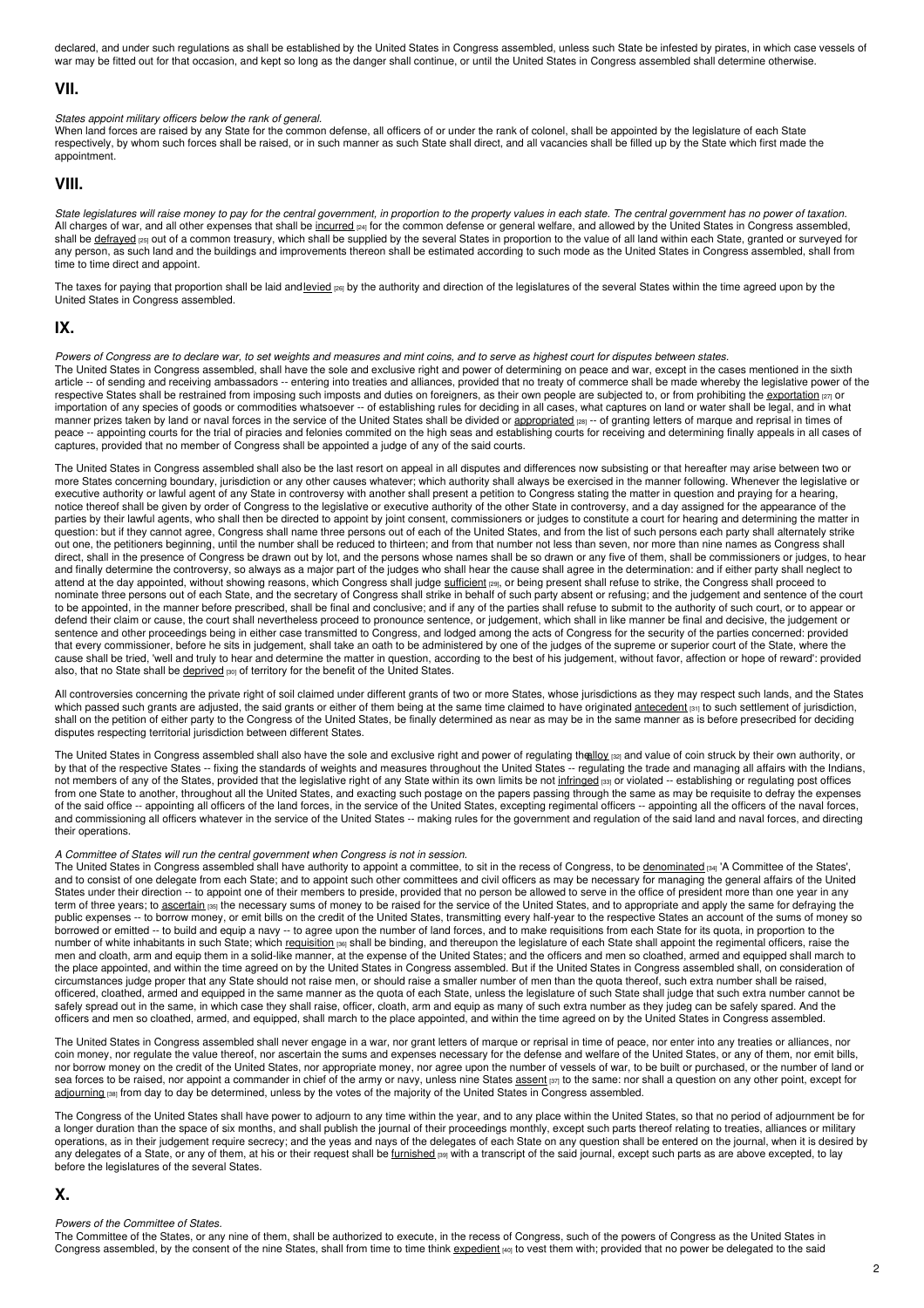Committee, for the exercise of which, by the Articles of Confederation, the voice of nine States in the Congress of the United States assembled be requisite.

# **XI.**

Canada is welcome to join the United States. Other colonies may be admitted with the agreement of nine states.

Canada acceding to this [confederation,](https://www.ncpedia.org/media/map/1777-map-canadian-united) and adjoining in the measures of the United States, shall be admitted into, and entitled to all the advantages of this Uniona; but no other colony shall be admitted into the same, unless such admission be agreed to by nine States.

# **XII.**

*The confederation agrees to take on the war debt already incurred by Congress.*

All bills of credit emitted, monies borrowed, and debts contracted by, or under the authority of Congress, before the assembling of the United States, in pursuance of the present confederation, shall be deemed and considered as a charge against the United States, for payment and satisfaction whereof the said United States, and the public faith are hereby solemnly pleged.

# **XIII.**

*The Articles may be changed only by agreement of every state.*

Every State shall abide by the determination of the United States in Congress assembled, on all questions which by this confederation are submitted to them. And the Articles of this Confederation shall be [inviolably](https://ncpedia.org/glossary/inviolably) [42] observed by every State, and the Union shall be perpetual; nor shall any alteration at any time hereafter be made in any of them; unless such alteration be agreed to in a Congress of the United States, and be afterwards confirmed by the legislatures of every State.

And Whereas it hath pleased the Great Governor of the World to incline the hearts of the legislatures we respectively represent in Congress, to approve of, and to authorize us to ratify the said Articles of Confederation and perpetual Union. Know Ye that we the undersigned delegates, by virtue of the power and authority to us given for that purpose, do by these presents, in the name and in behalf of our respective constituents, fully and entirely [ratify](https://ncpedia.org/glossary/ratify) [43] and confirm each and every of the said Articles of Confederation and perpetual Union, and all and singular the matters and things therein contained: And we do further solemnly plight and engage the faith of our respective [constituents](https://ncpedia.org/glossary/constituents) [44], that they shall abide by the determinations of the United States in Congress assembled, on all questions, which by the said Confederation are submitted to them. And that the Articles thereof shall be inviolably observed by the States we respectively represent, and that the Union shall be perpetual.

In Witness whereof we have hereunto set our hands in Congress. Done at Philadelphia in the State of Pennsylvania the ninth day of July in the Year of our Lord One Thousand Seven Hundred and Seventy-Eight, and in the Third Year of the independence of America.

**User Tags:** American [Revolution](https://ncpedia.org/category/user-tags/american) [45] Articles of [Confederation](https://ncpedia.org/category/user-tags/articles) [46] [government](https://ncpedia.org/category/user-tags/government) [47] [history](https://ncpedia.org/category/user-tags/history) [48] North [Carolina](https://ncpedia.org/category/user-tags/north-carolina-6) History [49] [Page](https://ncpedia.org/category/user-tags/page) [50] [Students](https://ncpedia.org/category/user-tags/students) [51] [Teachers](https://ncpedia.org/category/user-tags/teachers) [52] [United](https://ncpedia.org/category/user-tags/united-states) States [53] Creative Commons [BY-NC-SA](https://ncpedia.org/category/user-tags/creative-commons) [54] **From:** LEARN NC North Carolina History: A Digital [Textbook](https://ncpedia.org/category/entry-source/learn-nc)[55] **Copyright Date:** 2009 **Watch and Listen:**

Before the U.S. Constitution was the law of the land, there were the Articles of Confederation. Find out why it didn't last long from History's "Articles of [Confederation."](https://www.ncpedia.org/media/video/articles-confederation) [56] **For Teachers:**

. "Challenges of the Articles of [Confederation,"](https://www.khanacademy.org/humanities/ap-us-government-and-politics/foundations-of-american-democracy/challenges-of-the-articles-of-confederation/a/challenges-of-the-articles-of-confederation-article)[57]AP US Government and Politics, Khan Academy

**Related Topics:**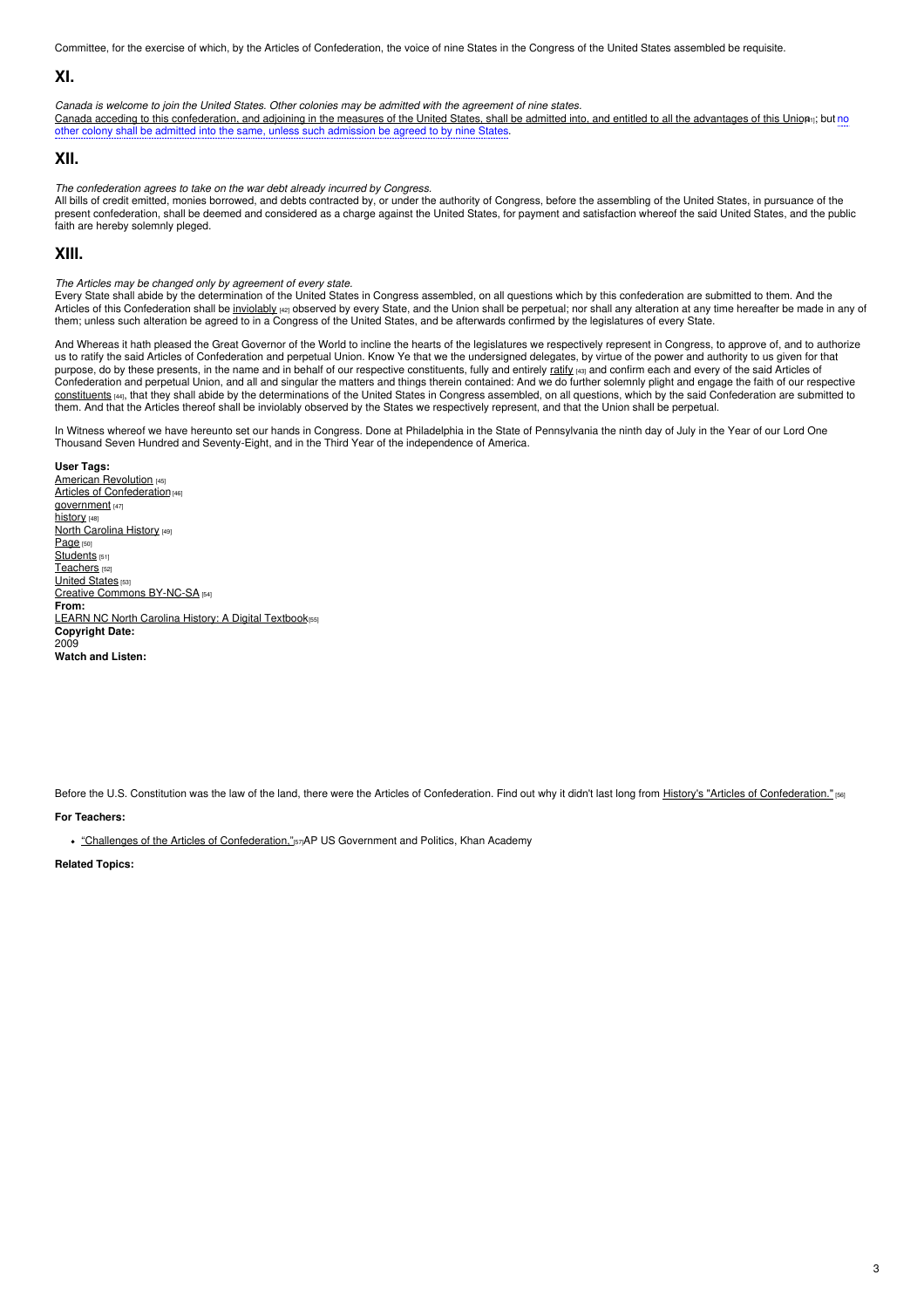# Autobiography  $\sigma$ Thomas Jefferson

1743-1790

Together with A Summary of the Chief Events in Jefferson's Life

> An Introduction and Notes by Paul Leicester Ford and A Foreword by George Haven Putnam

G. P. PUTNAM'S SONS NEW YORK AND LONDON The Tknickerbocker Press 1914

*Article VIII* determines the means by which the treasury would be funded by each state. Thomas Jefferson's notes provide an eye-opening narrative of the debate on whether to use number of inhabitants or wealth and property. Click on the image to read more!

[58]

**Primary Sources:**

Articles of [Confederation](https://www.archives.gov/milestone-documents/articles-of-confederation) (1777)[59]

**Artifacts:**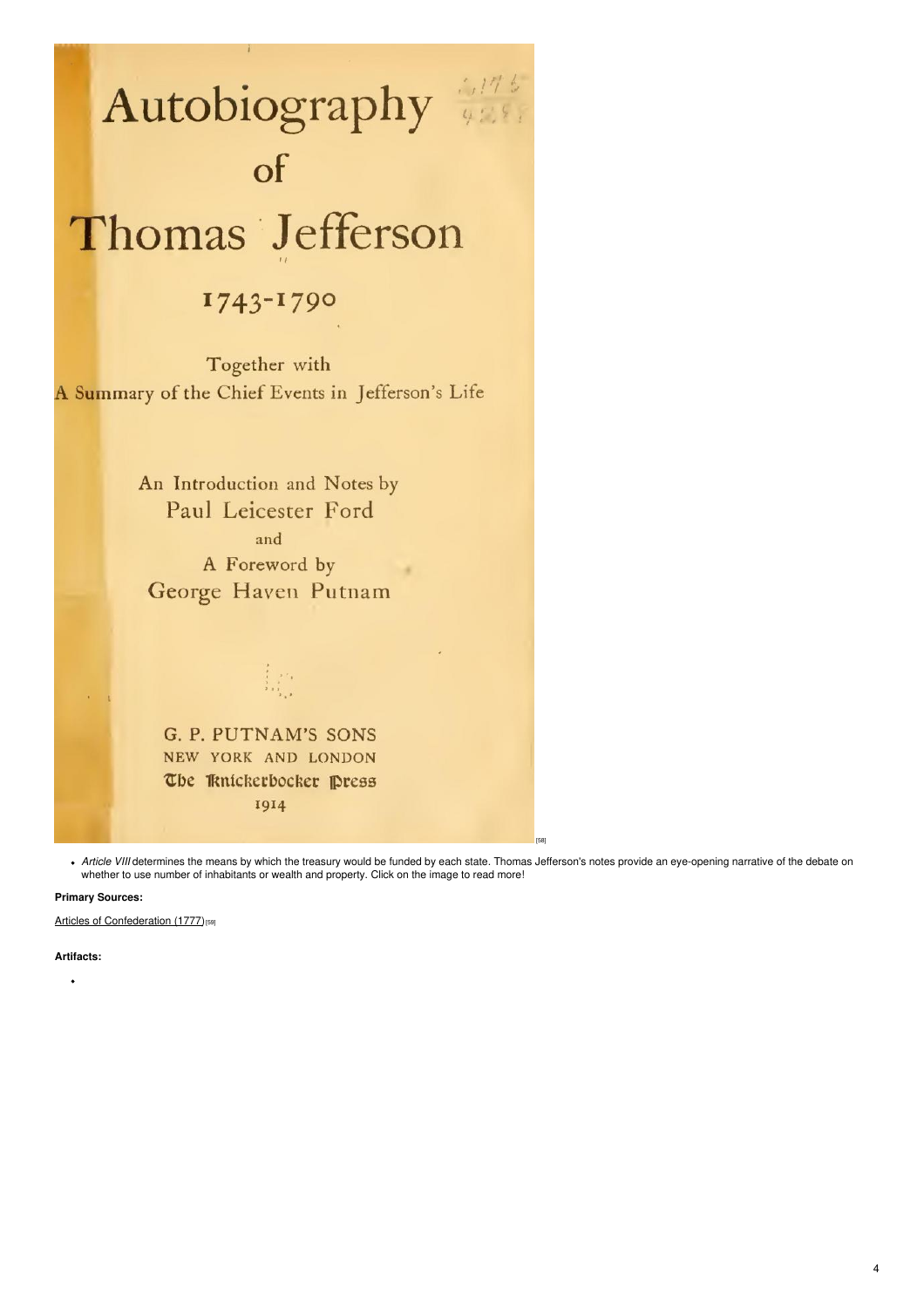

<sup>[41]</sup>Why is Canada included in the Ar[ticle](https://www.ncpedia.org/media/map/1777-map-canadian-united)s of Confederation?<sup>[41]</sup>

# 3 January 2018

**Source URL:** https://ncpedia.org/anchor/articles-confederation

**Links**<br>[1] https://ncpedia.org/glossary/perpetual<br>[2] https://ncpedia.org/glossary/perpetual<br>[3] https://ncpedia.org/glossary/sovereignty<br>[4] https://ncpedia.org/glossary/jurisdiction [5] https://ncpedia.org/glossary/pretense<br>[6] https://ncpedia.org/glossary/perpetuate<br>[7] https://ncpedia.org/glossary/intercourse [8] https://ncpedia.org/glossary/pauper [9] https://ncpedia.org/glossary/vagabond [10] https://ncpedia.org/glossary/commerce [11] https://ncpedia.org/glossary/treason [12] https://ncpedia.org/glossary/felony<br>[13] https://ncpedia.org/glossary/misdemeanor [14] https://ncpedia.org/glossary/emolument [15] https://ncpedia.org/glossary/impeach [16] https://ncpedia.org/glossary/stipulation<br>[17] https://ncpedia.org/glossary/requisite<br>[18] https://ncpedia.org/glossary/militia [19] https://ncpedia.org/glossary/accouter<br>[20] https://ncpedia.org/glossary/ammunition<br>[21] https://ncpedia.org/glossary/equipage [22] https://ncpedia.org/glossary/marque [23] https://ncpedia.org/glossary/reprisal<br>[24] https://ncpedia.org/glossary/incur<br>[25] https://ncpedia.org/glossary/defray [26] https://ncpedia.org/glossary/levy<br>[27] https://ncpedia.org/glossary/exportation [28] https://ncpedia.org/glossary/appropriate<br>[29] https://ncpedia.org/glossary/sufficient [30] https://ncpedia.org/glossary/deprive<br>[31] https://ncpedia.org/glossary/antecedent [32] https://ncpedia.org/glossary/alloy<br>[33] https://ncpedia.org/glossary/infringe<br>[34] https://ncpedia.org/glossary/denominate [35] https://ncpedia.org/glossary/ascertain<br>[36] https://ncpedia.org/glossary/requisition [37] https://ncpedia.org/glossary/assent<br>[38] https://ncpedia.org/glossary/adjourn<br>[39] https://ncpedia.org/glossary/furnish<br>[40] https://ncpedia.org/glossary/expedient<br>[41] https://www.ncpedia.org/media/map/1777-map-canad [42] https://ncpedia.org/glossary/inviolably<br>[43] https://ncpedia.org/glossary/ratify<br>[44] https://ncpedia.org/glossary/constituents [45] https://ncpedia.org/category/user-tags/american [46] https://ncpedia.org/category/user-tags/articles<br>[47] https://ncpedia.org/category/user-tags/government<br>[48] https://ncpedia.org/category/user-tags/history<br>[49] https://ncpedia.org/category/user-tags/north-carolina-6<br>[ [51] https://ncpedia.org/category/user-tags/students<br>[52] https://ncpedia.org/category/user-tags/teachers [53] https://ncpedia.org/category/user-tags/united-states<br>[54] https://ncpedia.org/category/user-tags/creative-commons<br>[55] https://ncpedia.org/category/entry-source/learn-nc